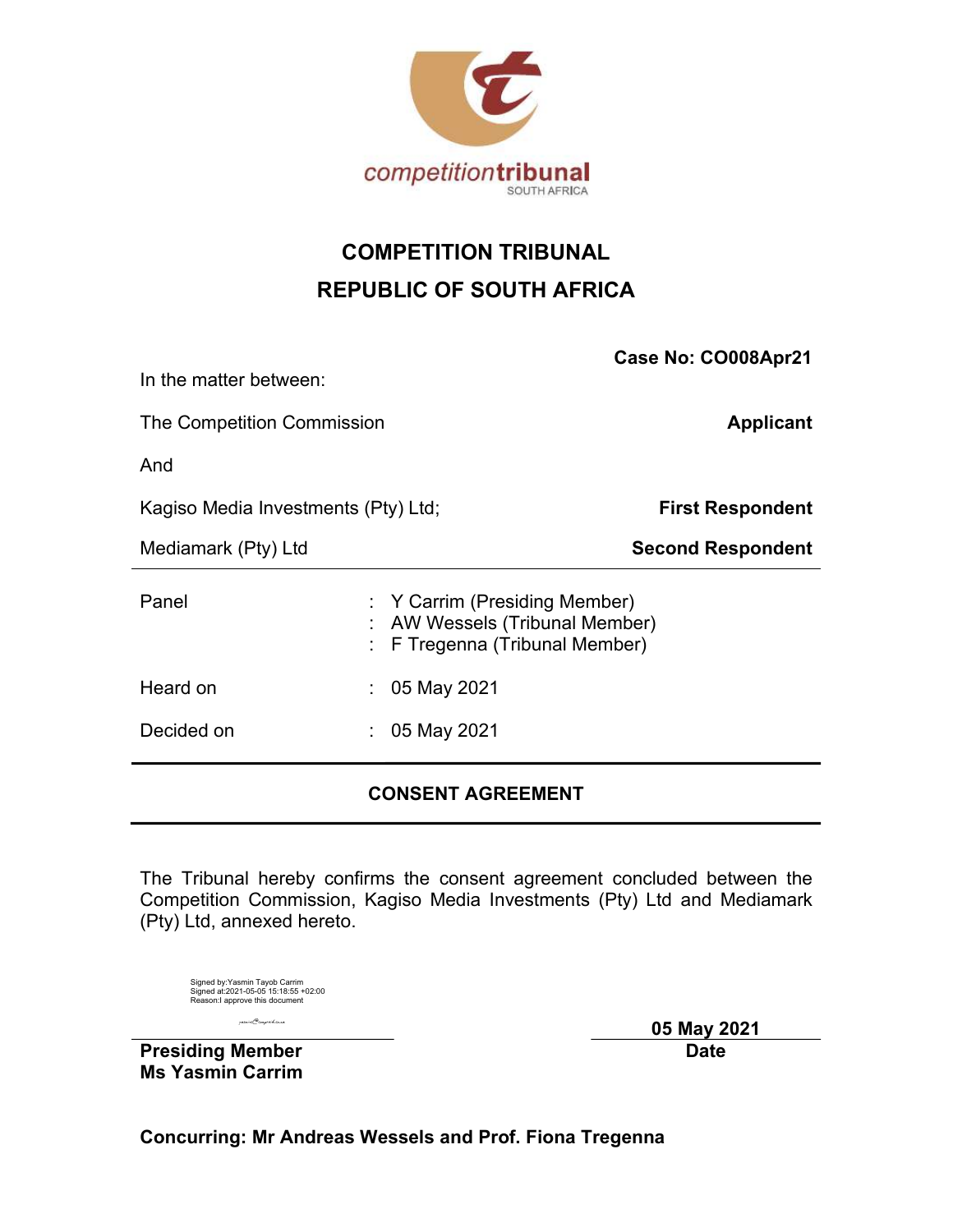# IN THE COMPETITION TRIBUNAL OF SOUTH AFRICA

# (HELD IN PRETORIA)

CC Case No: 2019Aug0028

CT Case No:

In the matter between

## THE COMPETITION COMMISSION **Applicant** Applicant

and

# CC Case No: 2019Aug0028<br>
CT Case No: .................<br>
THE COMPETITION COMMISSION<br>
Applicant<br>
And<br>
KAGISO MEDIA INVESTMENTS (PTY) LTD<br>
First Respondent<br>
MEDIAMARK (PTY) LTD<br>
Second Respondent

IN THE COMPETITION COMMISSION<br>
Applicant<br>
ARGISO MEDIA INVESTMENTS (PTY) LTD First Respondent<br>
MEDIAMARK (PTY) LTD Second Respondent<br>
CONSENT AGREEMENT IN TERMS OF SECTION 49D OF THE COMPETITION ACT,<br>
THE COMPETITION ACT,<br> 1998 (ACT NO. 89 OF 1998), AS AMENDED, BETWEEN THE COMPETITION ERREMENTS (PTY) LTD<br>
First Respondent<br>
MEDIAMARK (PTY) LTD<br>
CONSENT AGREEMENT IN TERMS OF SECTION 49D OF THE COMPETITION ACT,<br>
THE COMMISSION, KAGISO MEDIA INVESTMENTS (PTY) LTD AND MEDIAMARK (PTY)<br>
LTD IN RESPECT OF AN AL and<br>
MEDIAMARK (PTY) LTD<br>
MEDIAMARK (PTY) LTD<br>
CONSENT AGREEMENT IN TERMS OF SECTION 49D OF THE COMPETITION ACT,<br>
1998 (ACT NO. 89 OF 1998), AS AMENDED, BETWEEN THE COMPETITION<br>
COMMISSION, KAGISO MEDIA INVESTMENTS (PTY) L COMPETITION ACT, 1998. MEDIAMARK (PTY) LTD<br>
1998 (ACT NO. 89 OF 1998), AS AMENDED, BETWEEN<br>
1998 (ACT NO. 89 OF 1998), AS AMENDED, BETWEEN<br>
1<br>
COMMISSION, KAGISO MEDIA INVESTMENTS (PTY) LTD AND<br>
LTD IN RESPECT OF AN ALLEGED CONTRAVENTION OF S<br>
C SENT AGREEMENT IN TERMS OF SECTION 49D OF THE COMPETITION ACT,<br>(ACT NO. 89 OF 1998), AS AMENDED, BETWEEN THE COMPETITION<br>MISSION, KAGISO MEDIA INVESTMENTS (PTY) LTD AND MEDIAMARK (PTY)<br>IN RESPECT OF AN ALLEGED CONTRAVENTIO

 $1 \quad \bullet$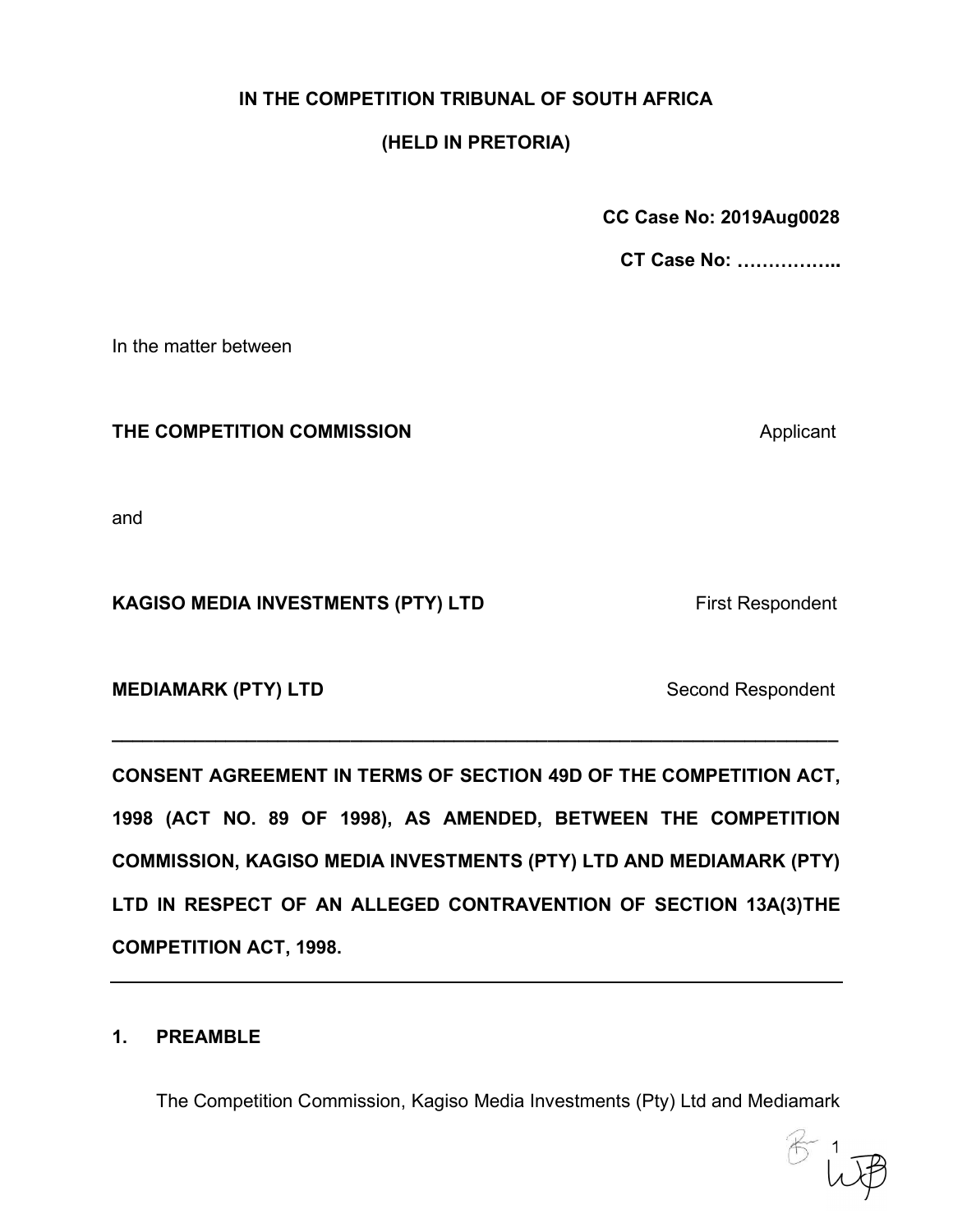(Pty) Ltd hereby agree that an application be made to the Competition Tribunal for (Pty) Ltd hereby agree that an application be made to the Competition Tribunal for<br>the confirmation of this Consent Agreement as an order of the Tribunal in terms of<br>section 49D read with sections 58(1)(b) and 59(1)(d) of (Pty) Ltd hereby agree that an application be made to the Competition Tribunal for<br>the confirmation of this Consent Agreement as an order of the Tribunal in terms of<br>section 49D read with sections 58(1)(b) and 59(1)(d) of 1998, as amended ("the Act") on the terms set out below: (Pty) Ltd hereby agree that an application be made to the Comparent as an order of the confirmation of this Consent Agreement as an order of the section 49D read with sections 58(1)(b) and 59(1)(d) of the C<br>1998, as amend (Pty) Ltd hereby agree that an application be made to the Competition Tribunal for<br>the confirmation of this Consent Agreement as an order of the Tribunal in terms of<br>section 49D read with sections 58(1)(b) and 59(1)(d) of

- 2.1. "Act" means the Competition Act, 1998 (Act No. 89 of 1998), as amended;
- 2.2. "Commission" means the Competition Commission of South Africa, a statutory body established in terms of section 19 of the Act, with its principal place of business at 1st Floor, Mulayo Building (Block C), the DTI Campus, 77 Meintjies Street, Sunnyside, Pretoria, Gauteng; Commission" means the Competition Commission of South Africa, a statutory<br>
body established in terms of section 19 of the Act, with its principal place of<br>
business at 1<sup>st</sup> Floor, Mulayo Building (Block C), the DTI Campus
- 2.3. "Consent Agreement" means this agreement duly signed and concluded between the Commission, Kagiso Media and Mediamark;
- 2.4. "Days" means business days;
- incorporated in accordance with the applicable laws of the Republic of South business at 1<sup>st</sup> Floor, Mulayo Building (Block C), the DTI Campus, 77 Meintjies<br>Street, Sunnyside, Pretoria, Gauteng;<br>"Consent Agreement" means this agreement duly signed and concluded between<br>the Commission, Kagiso Media Street, Wierda Valley, Sandton, Gauteng;

2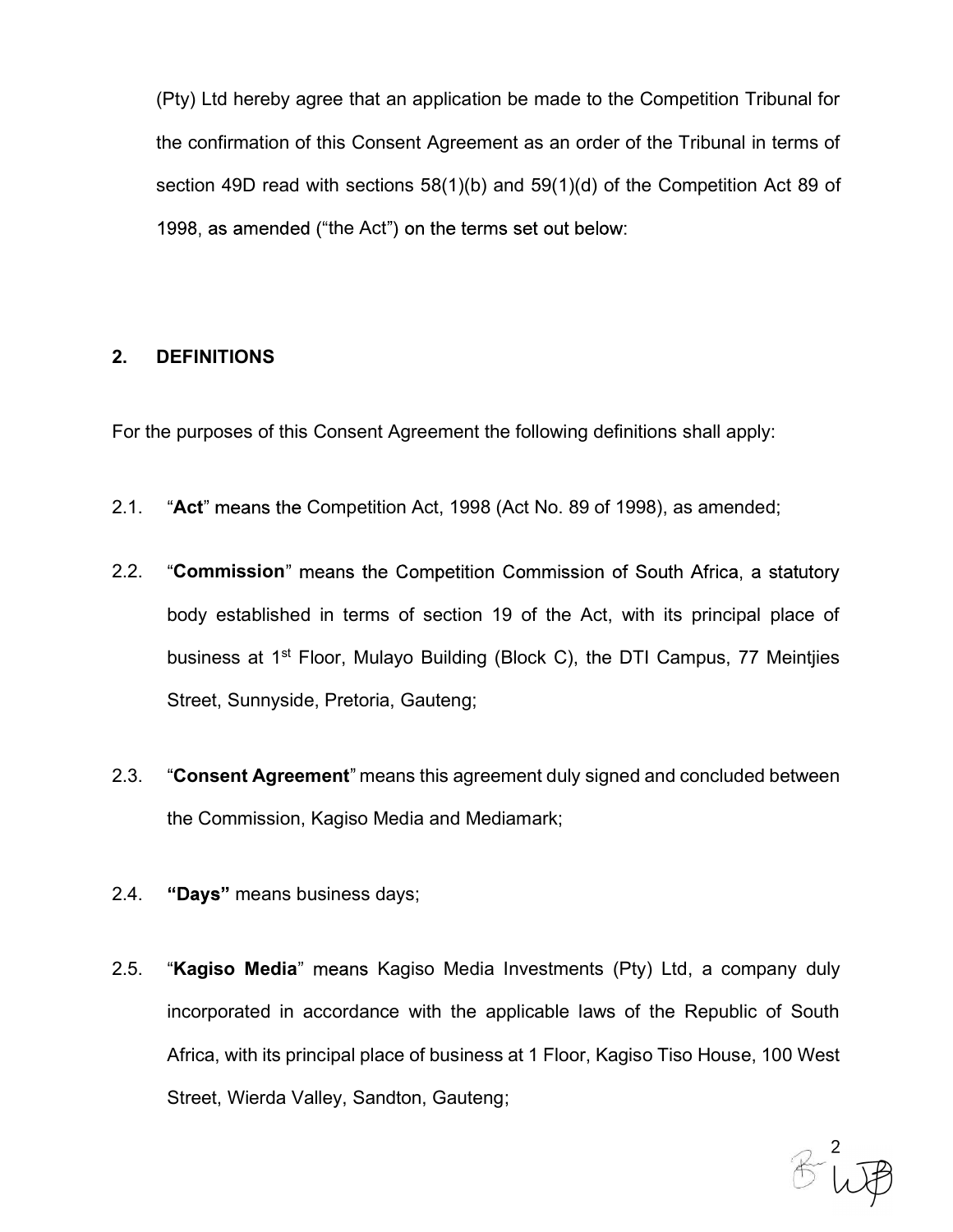- 2.6. "**LARI**" means Lagardere Active Radio International Société par actions, a<br>company incorporated in France, having its registered place of business at 3-9<br>avenue André Malraux, 92300 Levallois-Perret, France; "**LARI**" means Lagardere Active Radio International Société par actions, a<br>company incorporated in France, having its registered place of business at 3-9<br>avenue André Malraux, 92300 Levallois-Perret, France; avenue André Malraux, 92300 Levallois-Perret, France;
- 2.7. "Mediamark" means Mediamark (Pty) Ltd, a company duly incorporated in accordance with the applicable laws of the Republic of South Africa, with its principal place of business at Mediamark House, 36 Homestead Road, Rivonia, "LARI" means Lagardere Active Radio International Société par actions, a<br>company incorporated in France, having its registered place of business at 3-9<br>avenue André Malraux, 92300 Levallois-Perret, France;<br>"Mediamark" mean changed its name to Mediamark in 2012; 2.3. **EART IREAST Explorer Proton** International Societe Part actions, a<br>company incorporated in France, having its registered place of business at 3-9<br>avenue André Malraux, 92300 Levallois-Perret, France;<br>2.7. **"Mediamark**
- 
- 2.9. "Tribunal" means the Competition Tribunal of South Africa, a statutory body established in terms of section 26 of the Act, with its principal place of business at 3 rd Floor, Mulayo building (Block C), the DTI Campus, 77 Meintjies Street, Sunnyside, Pretoria, Gauteng. Sandton, Gauteng. Prior to 2012, this entity was called **Radmark** (Pty) I<br>changed its name to Mediamark in 2012;<br>2.8. **"Respondents**" mean Kagiso Media and Mediamark; and<br>2.9. **"Tribunal"** means the Competition Tribunal of 2.8. **"Respondents"** mean Kagiso Media and Mediamark; and<br>2.9. **"Tribunal"** means the Competition Tribunal of South Africa, a statutory body<br>established in terms of section 26 of the Act, with its principal place of busine

"**Respondents**" mean Kagiso Media and Mediamark; and<br>
"**Tribunal**" means the Competition Tribunal of South Africa, a statutory body<br>
established in terms of section 26 of the Act, with its principal place of business at<br> "2011 Transaction". The Respondents did not notify or obtain the approval of the established in terms of section 26 of the Act, with its principal place of business at<br>3<sup>rd</sup> Floor, Mulayo building (Block C), the DTI Campus, 77 Meintjies Street,<br>Sunnyside, Pretoria, Gauteng.<br>**BACKGROUND TO THIS AGREEMEN** Kagiso Media's purchase of the Mediamark shares was an exercise of a call option BACKGROUND TO THIS AGREEMENT<br>This Consent Agreement relates to a January 2011 transaction whereby Kagiso<br>Media purchased 2 725 ordinary shares in Mediamark (then called Radmark), the<br>"2011 Transaction". The Respondents did

3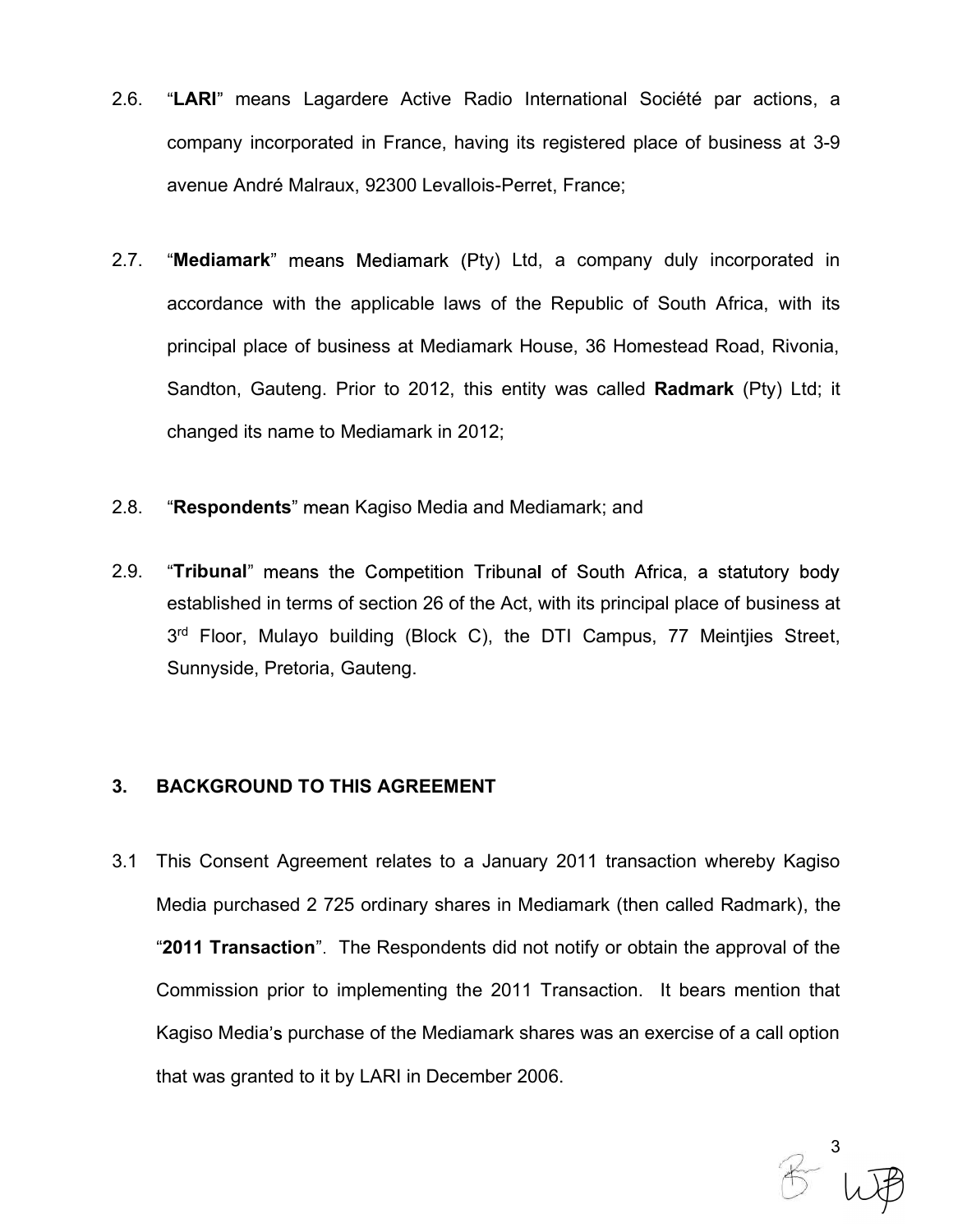- 3.2 In August 1997, the Mediamark shareholders including the First Respondent and<br>LARI concluded a Shareholders Agreement, which regulated the relationship<br>between them. In December 2006, Kagiso Media and LARI concluded a In August 1997, the Mediamark shareholders including the First Respondent and<br>LARI concluded a Shareholders Agreement, which regulated the relationship<br>between them. In December 2006, Kagiso Media and LARI concluded a Call between them. In December 2006, Kagiso Media and LARI concluded a Call Option In August 1997, the Mediamark shareholders including the First Respondent and<br>LARI concluded a Shareholders Agreement, which regulated the relationship<br>between them. In December 2006, Kagiso Media and LARI concluded a Call In August 1997, the Mediamark shareholders including the First Respondent and<br>LARI concluded a Shareholders Agreement, which regulated the relationship<br>between them. In December 2006, Kagiso Media and LARI concluded a Call In August 1997, the Mediamark shareholders including the First Respondent and<br>LARI concluded a Shareholders Agreement, which regulated the relationship<br>between them. In December 2006, Kagiso Media and LARI concluded a Call In August 1997, the Mediamark shareholders including the First Respondent and<br>LARI concluded a Shareholders Agreement, which regulated the relationship<br>between them. In December 2006, Kagiso Media and LARI concluded a Call In August 1997, the Mediamark shareholders including the First Respondent and LARI concluded a Shareholders Agreement, which regulated the relationship between them. In December 2006, Kagiso Media and LARI concluded a Call LARI concluded a Shareholders Agreement, which regulated the relationship<br>between them. In December 2006, Kagiso Media and LARI concluded a Call Option<br>Addendum to the 1997 Shareholders Agreement ("Call Option Addendum"), between them. In December 2006, Kagiso Media and LARI concluded a Call Option<br>Addendum to the 1997 Shareholders Agreement ("Call Option Addendum"), which<br>granted Kagiso Media an irrevocable right and option to purchase 2 7 Addendum to the 1997 Shareholders Agreement ("**Call Option Addendum**"), which<br>granted Kagiso Media an irrevocable right and option to purchase 2 725 Mediamark<br>shares from LARI. Kagiso Media exercised the call option with e granted Kagiso Media an irrevocable right and option to purchase 2 725 Mediamark<br>shares from LARI. Kagiso Media exercised the call option with effect from 1 January<br>2011 and purchased the 2 725 ordinary shares from LARI. A
- Transaction. Transaction, Kagiso Media acquired 50.01% (50% plus 1 share), more than half of<br>Mediamark's issued share capital.<br>3.3 The Commission was made aware of the 2011 Transaction when the Respondents<br>filed a notification of a lar The Commission was made aware of the 2011 Transaction when the Respondents<br>filed a notification of a large merger in June 2019, whereby Kagiso Media sought to<br>purchase the remaining 49.99% (50% less one share) held by LARI
- Commission assessed both transactions and approved each without conditions. as a possible prior implementation in contravention of section 13A of the Act. purchase the remaining 49.99% (50% less one share) held by LARI ("2019<br>
Transaction"). The Commission requested the Respondents to first notify the 2011<br>
Transaction.<br>
3.4 The Respondents filed the 2011 Transaction on 14 A
- in joint control of Mediamark since Kagiso Media's investment in 1997 and that the 2011 Transaction did not affect the de facto quality of control.

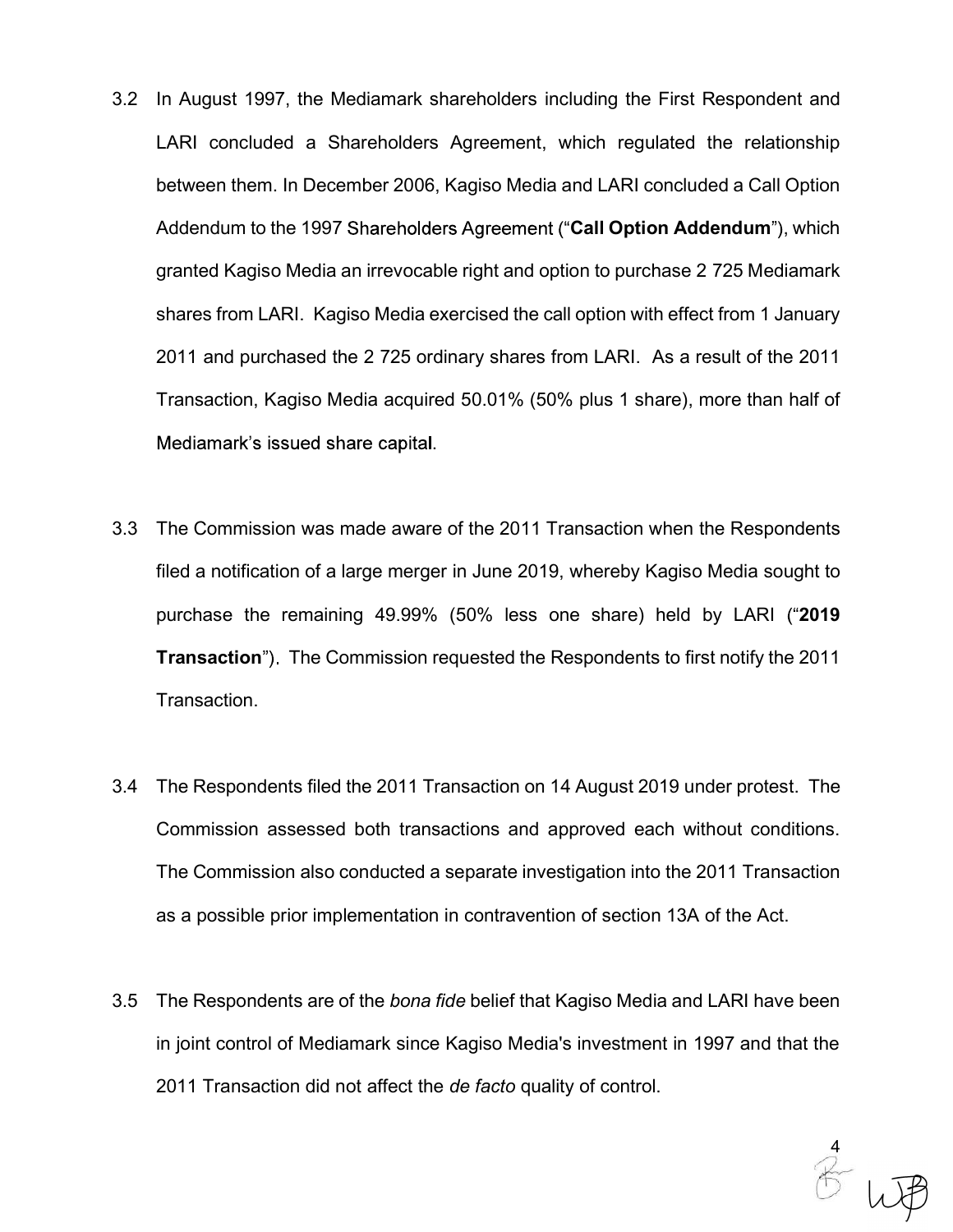3.6 However, the Respondents recognise that proving *de facto* material influence would<br>present certain challenges due to, among other things, the effluxion of time and<br>reliance on *viva voce* evidence about conduct and ci present certain challenges due to, among other things, the effluxion of time and reliance on viva voce evidence about conduct and circumstances that took place in the distant past. Accordingly, the Respondents engaged the Commission with a view to settling the investigation in order to bring the matter to a speedy resolution and avoid the need for potentially costly litigation. The Respondents are grateful for the Commission's willingness to engage and reach terms in accordance with this Consent Agreement. present certain challenges due to, among other things, the effluxion of time and<br>reliance on *viva voce* evidence about conduct and circumstances that took place in<br>the distant past. Accordingly, the Respondents engaged th the distant past. Accordingly, the Respondents engaged the Commission with a<br>view to settling the investigation in order to bring the matter to a speedy resolution<br>and avoid the need for potentially costly litigation. The view to settling the investigation in order to bring the matter to a speedy resolution<br>and avoid the need for potentially costly litigation. The Respondents are grateful for<br>the Commission's willingness to engage and reach

- time, Mediamark had 4 (four) shareholders namely, Kagiso Media (27.25%), LARI the Commission's willingness to engage and reach terms in accordance with this<br>Consent Agreement.<br>COMMISSION'S INVESTIGATION AND FINDINGS<br>The Commission's investigation found that Kagiso Media first acquired shareholding<br>i Consent Agreement.<br>
COMMISSION'S INVESTIGATION AND FINDINGS<br>
The Commission's investigation found that Kagiso Media first acquired shareholding<br>
in Mediamark in 1997 in terms of the August 1997 Shareholders Agreement. At t COMMISSION'S INVESTIGATION AND FINDINGS<br>The Commission's investigation found that Kagiso Media first acquired shareholding<br>in Mediamark in 1997 in terms of the August 1997 Shareholders Agreement. At the<br>time, Mediamark had **COMMISSION'S INVESTIGATION AND FINDINGS**<br>The Commission's investigation found that Kagiso Media first acquired shareholding<br>in Mediamark in 1997 in terms of the August 1997 Shareholders Agreement. At the<br>time, Mediamark h **COMMISSION'S INVESTIGATION AND FINDINGS**<br>The Commission's investigation found that Kagiso Media first acquired shareholding<br>in Mediamark in 1997 in terms of the August 1997 Shareholders Agreement. At the<br>time, Mediamark h The Commission's investigation found that Kagiso Media first acquired shareholding<br>in Mediamark in 1997 in terms of the August 1997 Shareholders Agreement. At the<br>time, Mediamark had 4 (four) shareholders namely, Kagiso Me in Mediamark in 1997 in terms of the August 1997 Shareholders Agreement. At the<br>time, Mediamark had 4 (four) shareholders namely, Kagiso Media (27.25%), LARI<br>and NAIL who each held 27.28% and SAPEF Radio Co-Investors (Pty)
- Respondents engaged in the following transactions, which were not assessed or approved by the Commission:

 $55$ <br> $1.77$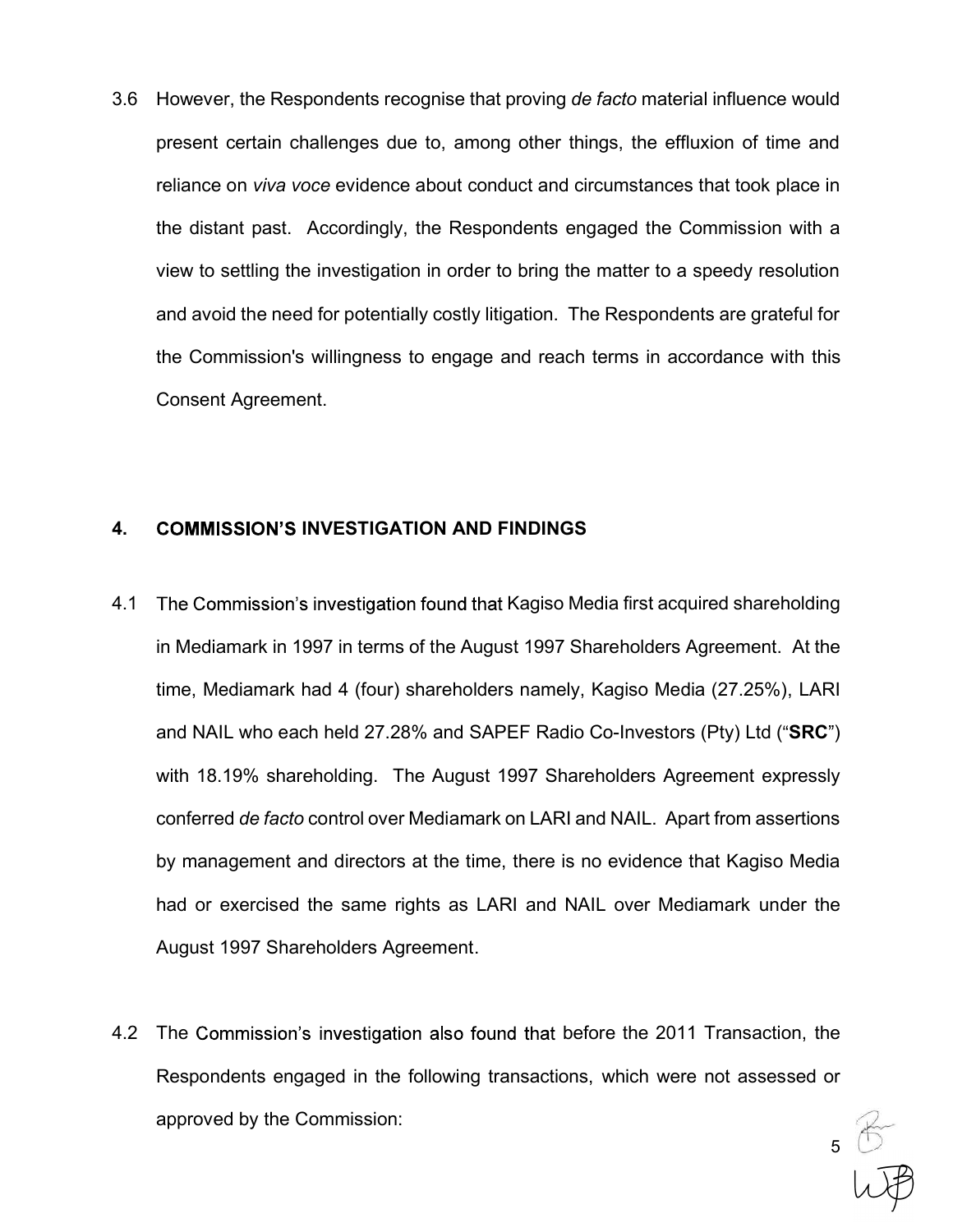- 4.2.1 In November 2001, Kagiso Media, LARI and NAIL purchased shares held by<br>SRC (18.19%) in Mediamark. After the transaction, LARI's shareholding<br>increased to 31.68%, Kagiso Media's increased to 31.64% and NAIL's In November 2001, Kagiso Media, LARI and NAIL purchased shares held by<br>SRC (18.19%) in Mediamark. After the transaction, LARI's shareholding<br>increased to 31.68%, Kagiso Media's increased to 31.64% and NAIL's<br>incre In November 2001, Kagiso Media, LARI and NAIL purchased shares held by<br>SRC (18.19%) in Mediamark. After the transaction, LARI's shareholding<br>increased to 31.68%, Kagiso Media's increased to 31.64% and NAIL's<br>increased to 3 In November 2001, Kagiso Media, LARI and NAIL purchased shares held by<br>SRC (18.19%) in Mediamark. After the transaction, LARI's shareholding<br>increased to 31.68%, Kagiso Media's increased to 31.64% and NAIL's<br>increased to 3 1.2.1 In November 2001, Kagiso Media, LARI and NAIL purchased shares held by<br>SRC (18.19%) in Mediamark. After the transaction, LARI's shareholding<br>increased to 31.68%, Kagiso Media's increased to 31.64% and NAIL's<br>increase
- In November 2001, Kagiso Media, LARI and NAIL purchased shares held by<br>SRC (18.19%) in Mediamark. After the transaction, LARI's shareholding<br>increased to 31.68%. Kagiso Media's increased to 31.64% and NAIL's<br>increased to 3 In November 2001, Kagiso Media, LARI and NAIL purchased shares held by<br>SRC (18.19%) in Mediamark. After the transaction, LARI's shareholding<br>increased to 31.68%, Kagiso Media's increased to 31.64% and NAIL's<br>increased to 3 In November 2001, Kagiso Media, LARI and NAIL purchased shares held by<br>SRC (18.19%) in Mediamark. After the transaction, LARI's shareholding<br>increased to 31.68%. Kagiso Media's increased to 31.64% and NAIL's<br>increased to 3 4.2.1 In November 2001, Ragiso Media, EAN and NAL pulchased states neld by<br>
SRC (18.19%) in Mediamark. After the transaction, LARI's shareholding<br>
increased to 31.68%. The Radmark Trust acquired the remaining 5%;<br>
4.2.2 In SINC (10.19%) in Medianian. Alter the transaction, LARI's shareholding<br>increased to 31.68%. Kagiso Media's increased to 31.64% and NAIL's<br>increased to 34.68%. The Radmark Trust acquired the remaining 5%;<br>In June 2004, Kagi nicreased to 31.06%, Nagiso Media s increased to 31.04% and NALEs<br>increased to 34.68%. The Radmark Trust acquired the remaining 5%;<br>In June 2004, Kagiso Media and LARI purchased all the shares held by NAIL<br>in Mediamark. Af 1.2.2 In June 2004, Kagiso Media and LARI purchased all the shares held by NAIL<br>
in Mediamark. After the transaction, LARI's shareholding increased to<br>
17.53% (4.752.724 shares) and Kagiso Media's increased to 47.47%<br>
(4.7
- 
- In Sune 2004, Ragiso Miedia and EANT purchased an the shares held by NATL<br>In Mediamark. After the transaction, LARI's shareholding increased to<br>47.53% (4.752.724 shares) and Kagiso Media's increased to 47.47%<br>(4.747.276 sh In Mediamark. And The Tansaction, EANT's shateholding increased to 47.47%<br>(4.747.276 shares). The Radmark Trust retained its 5% (500.000 shares);<br>(4.747.276 shares). The Radmark Trust retained its 5% (500.000 shares);<br>(500 11.33% (4.132.124 shares) and Ragiso Medias incleased to 41.47%<br>(4.747.276 shares). The Radmark Trust retained its 5% (500.000 shares);<br>In December 2006, Kagiso Media and LARI concluded the Call Option<br>Agreement whereby LA (4 747 270 shares). The Radinark Trust retained its 376 (300 000 shares),<br>
In December 2006, Kagiso Media and LARI concluded the Call Option<br>
Agreement whereby LARI granted Kagiso Media a call option to purchase<br>
2 725 Med Agreement whereby LARI granted Kagiso Media a call option to purchase<br>
2.725 Mediamark shares from LARI;<br>
4.2.4 In February 2008, Mediamark (then called Radmark) repurchased the 5%<br>
(500 000 shares) shares held by the Radm 2 725 Mediamark shares from LARI;<br>
4.2.4 In February 2008, Mediamark (then called Radmark) repurchased the 5%<br>
(500 000 shares) shares held by the Radmark Trust. Consequently, the<br>
proportion of the shareholding by LARI a 4.2.4 In February 2008, Mediamark (then called Radmark) repurchased the 5% (500 000 shares) shares held by the Radmark Trust. Consequently, the proportion of the shareholding by LARI and Kagiso Media in Mediamark increase
- (50% plus 1 share), which is more than half of Mediamark's issued share capital.

 $65$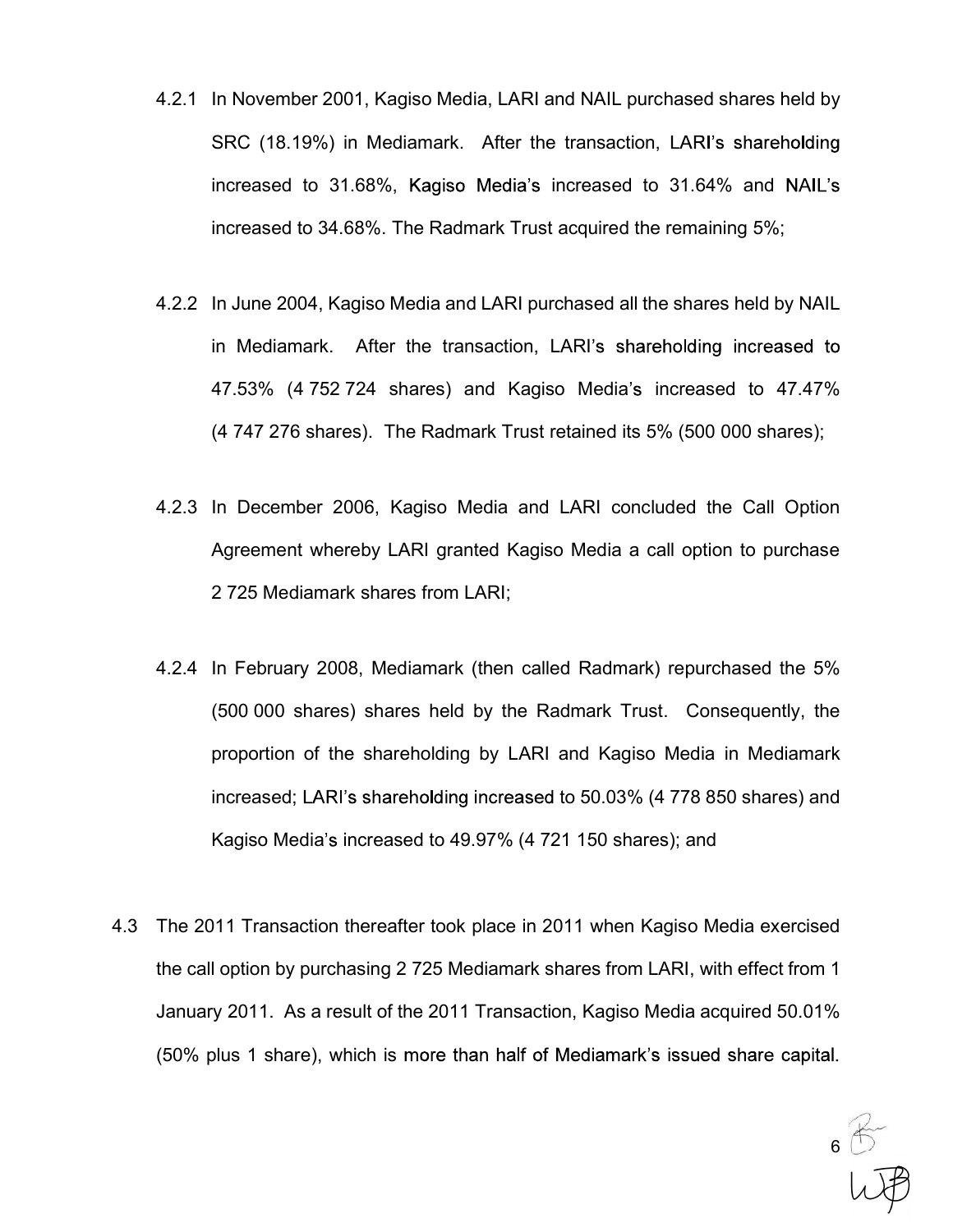The 2011 Transaction entailed the acquisition of control by Kagiso Media, which it did not exercise before the 2011 Transaction.

The 2011 Transaction entailed the acquisition of control by Kagiso Media, which it<br>did not exercise before the 2011 Transaction.<br>4.4 The conduct by the Respondents is in contravention of 13A(3) of the Act, which<br>stipulates The 2011 Transaction entailed the acquisition of control by Kagiso Media, which it<br>did not exercise before the 2011 Transaction.<br>The conduct by the Respondents is in contravention of 13A(3) of the Act, which<br>stipulates tha until it has been approved, with or without conditions, by the Commission in terms of section  $14(1)(b)$ . The 2011 Transaction entailed the acquisition of control by Kagiso Media,<br>did not exercise before the 2011 Transaction.<br>4.4 The conduct by the Respondents is in contravention of 13A(3) of the Act<br>stipulates that parties to The conduct by the Respondents is in contravention of 13A(3) of the Act, which<br>stipulates that parties to an intermediate merger may not implement that merger<br>until it has been approved, with or without conditions, by the The conduct by the Respondents is in contravention of 13A(3) of the Act, which<br>stipulates that parties to an intermediate merger may not implement that merger<br>until it has been approved, with or without conditions, by the

Commission. 5. ADMISSION OF LIABILITY<br>
The Respondents admit that they contravened section 1.<br>
implementing the 2011 Transaction prior to the approval of the<br>
Commission.<br>
6. FUTURE CONDUCT<br>
6.1 The Respondents agree and undertake to

- 5. **ADMISSION OF LIABILITY**<br>
The Respondents admit that they contravened section 13A(3) of the Act by<br>
implementing the 2011 Transaction prior to the approval of this transaction by the<br>
Commission.<br>
6. **FUTURE CONDUCT**<br>
6 transactions that constitute a notifiable merger as defined in section 12(1) of the Act read together with section 11(5) of the Act. The Respondents furthermore agree implementing the 2011 Transaction prior to the approval of this transaction by the<br>Commission.<br>The Respondents agree and undertake to notify the Commission of any future<br>transactions that constitute a notifiable merger as Commission.<br>
The Respondents agree and undertake to notify the Commis<br>
transactions that constitute a notifiable merger as defined in sect<br>
read together with section 11(5) of the Act. The Respondents<br>
and undertake to ref 6.1 The Respondents agree and undertake to notify the Commission of any future<br>transactions that constitute a notifiable merger as defined in section 12(1) of the Act<br>read together with section 11(5) of the Act. The Respo
-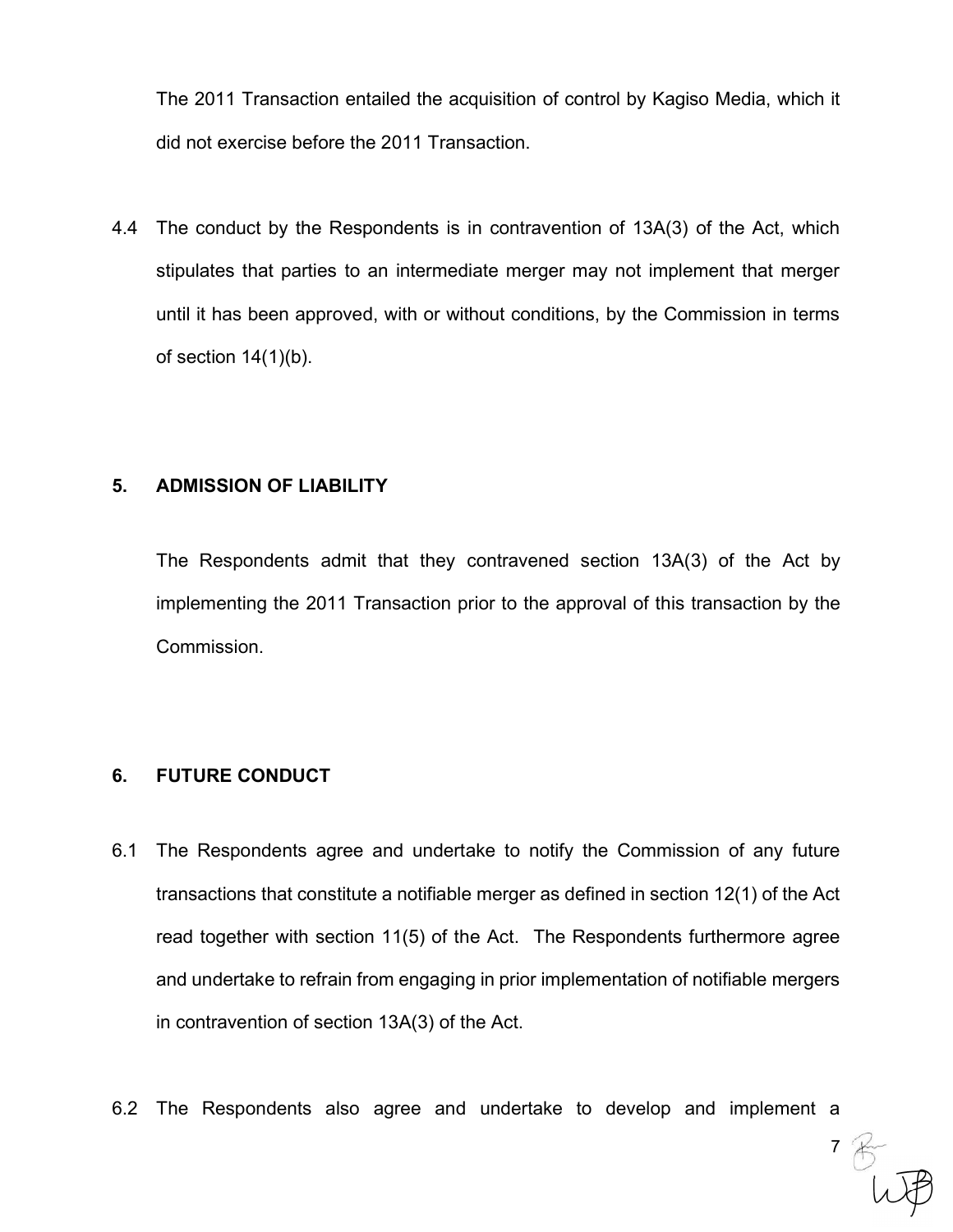competition law compliance programme as part of its corporate governance policy, which is designed to ensure that its employees, management, directors and agents competition law compliance programme as part of its corporate governance policy,<br>which is designed to ensure that its employees, management, directors and agents<br>do not engage in future contraventions of Chapter 3 of the A compliance programme will include mechanisms for the identification, prevention, detection and monitoring of any contravention of Chapter 3 of the Act. competition law compliance programme as part of its corporate governance policy,<br>which is designed to ensure that its employees, management, directors and agents<br>do not engage in future contraventions of Chapter 3 of the A do not engage in future contraventions of Chapter 3 of the Act. In particular, succompliance programme will include mechanisms for the identification, prevention<br>detection and monitoring of any contravention of Chapter 3 o

compliance programme to the Commission within 60 days of the date of confirmation of this Consent Agreement as an order by the Tribunal.

- detection and monitoring of any contravention of Chapter 3 of the Act.<br>
6.3 The Respondents furthermore agree and undertake to submit a copy of such<br>
compliance programme to the Commission within 60 days of the date of con The Respondents furthermore agree and undertake to submit a copy of such<br>compliance programme to the Commission within 60 days of the date of confirmation<br>of this Consent Agreement as an order by the Tribunal.<br>ADMINISTRATI The Respondents furthermore agree and undertake to submit a copy of such<br>compliance programme to the Commission within 60 days of the date of confirmation<br>of this Consent Agreement as an order by the Tribunal.<br>ADMINISTRATI Republic during the preceding financial year. **7.1 Having regard to the provisions of section 59(1)(d), 59(2) and 59(3) of the Act,<br>
Mediamark accepts that it is liable to pay an administrative penalty, which is not<br>
more than 10% of its annual turnover in the Republ** ADMINISTRATIVE PENALTY<br>Having regard to the provisions of section 59(1)(d), 59(2) and 59(3) of the Act,<br>Mediamark accepts that it is liable to pay an administrative penalty, which is not<br>more than 10% of its annual turnove
- and five hundred Rand), within 30 (thirty) Days of confirmation of this Consent Agreement by the Tribunal. Mediamark accepts that it is liable to pay an administrative penalty, which is not<br>more than 10% of its annual turnover in the Republic and its exports from the<br>Republic during the preceding financial year.<br>T.2 The Respon
- 80(1) of the Public Finance Management Act 1 of 1999 for any amounts not paid

 $8$   $\circlearrowright$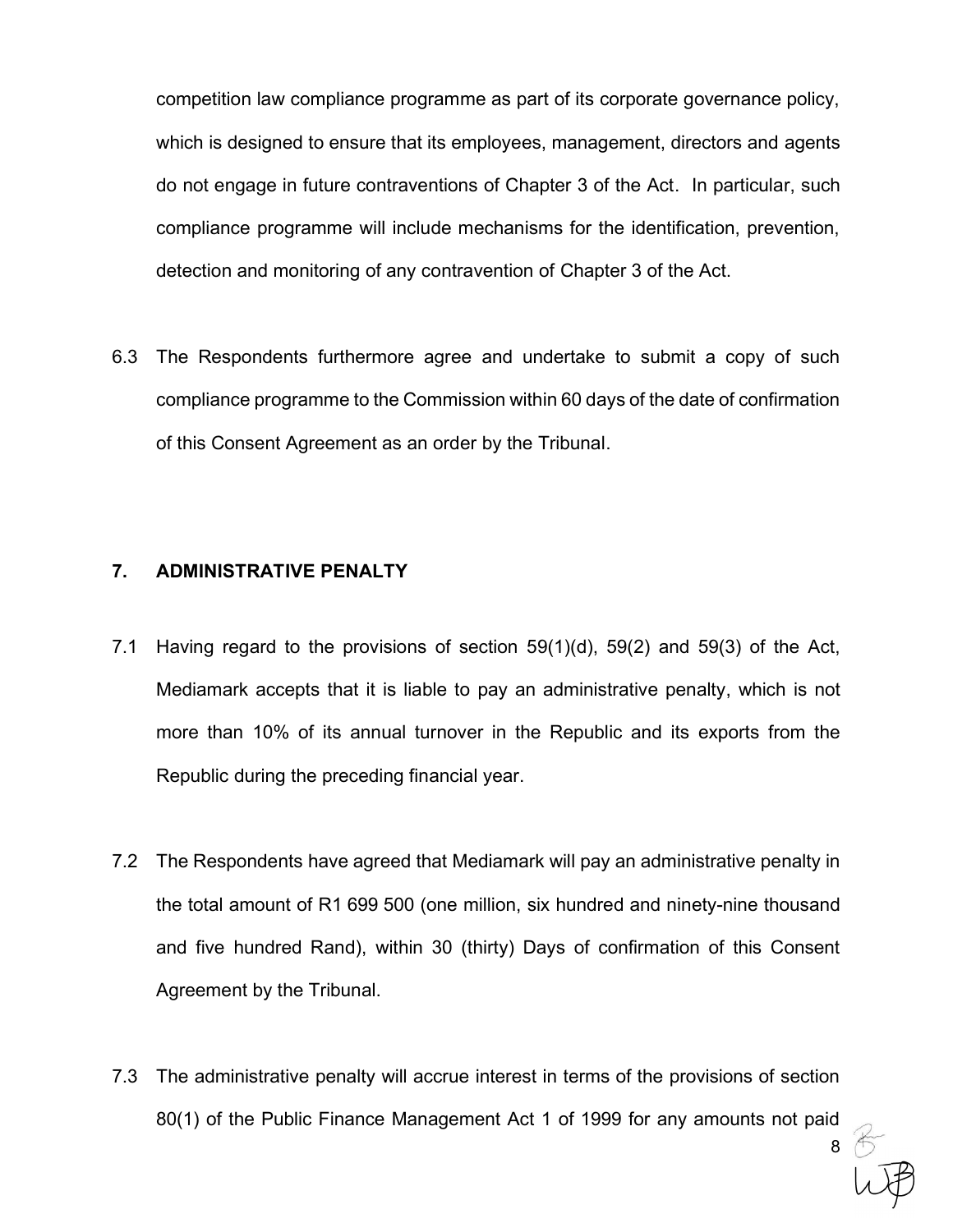within a year from the date of confirmation of this Consent Agreement by the Tribunal.

within a year from the date of confirmation of this Consent Agreement by the<br>Tribunal.<br>7.4 The penalty and such interest as may become payable in terms of 7.3 above, must<br>be paid into the Commission's bank account which is

|                                 | be paid into the Commission's bank account which is as follows:                                                              |                                        |  |  |  |
|---------------------------------|------------------------------------------------------------------------------------------------------------------------------|----------------------------------------|--|--|--|
|                                 | <b>Bank name:</b>                                                                                                            | <b>Absa Bank</b>                       |  |  |  |
|                                 | <b>Branch name:</b>                                                                                                          | <b>ABS COMM PUBL NR</b>                |  |  |  |
|                                 | <b>Account holder:</b>                                                                                                       | <b>The Competition Commission</b>      |  |  |  |
|                                 | <b>Account number:</b>                                                                                                       | 40-8764-1778                           |  |  |  |
|                                 | <b>Account type:</b>                                                                                                         | <b>Current Account</b>                 |  |  |  |
|                                 | <b>Branch Code:</b>                                                                                                          | 638056                                 |  |  |  |
|                                 | <b>Reference:</b>                                                                                                            | CC Case number: 2019Aug0028/ Mediamark |  |  |  |
| 7.5                             | The penalty will be paid over by the Commission to the National Revenue Fund in<br>accordance with section 59(4) of the Act. |                                        |  |  |  |
| 8.<br>FULL AND FINAL SETTLEMENT |                                                                                                                              |                                        |  |  |  |
|                                 | This agreement, upon confirmation as an order by the Tribunal, is entered into in full and                                   |                                        |  |  |  |
|                                 |                                                                                                                              |                                        |  |  |  |

Branch Code: 638056<br>
Reference: CC Case number: 2019Aug0028/ Mediamark<br>
7.5 The penalty will be paid over by the Commission to the National Revenue Fund in<br>
accordance with section 59(4) of the Act.<br>
8. FULL AND FINAL SETT **Final State State All and CC Case number: 2019Aug0028/ Mediamark**<br>
T.5 The penalty will be paid over by the Commission to the National Revenue Fund in<br>
accordance with section 59(4) of the Act.<br> **8. FULL AND FINAL SETTL** Respondents relations for the Commission to the National Revenue Fund in<br>accordance with section 59(4) of the Act.<br>**8.** FULL AND FINAL SETTLEMENT<br>This agreement, upon confirmation as an order by the Tribunal, is entered in The penalty will be paid over by the Commission to the National Revenue Fund in<br>accordance with section 59(4) of the Act.<br> **8.** FULL AND FINAL SETTLEMENT<br>
This agreement, upon confirmation as an order by the Tribunal, is